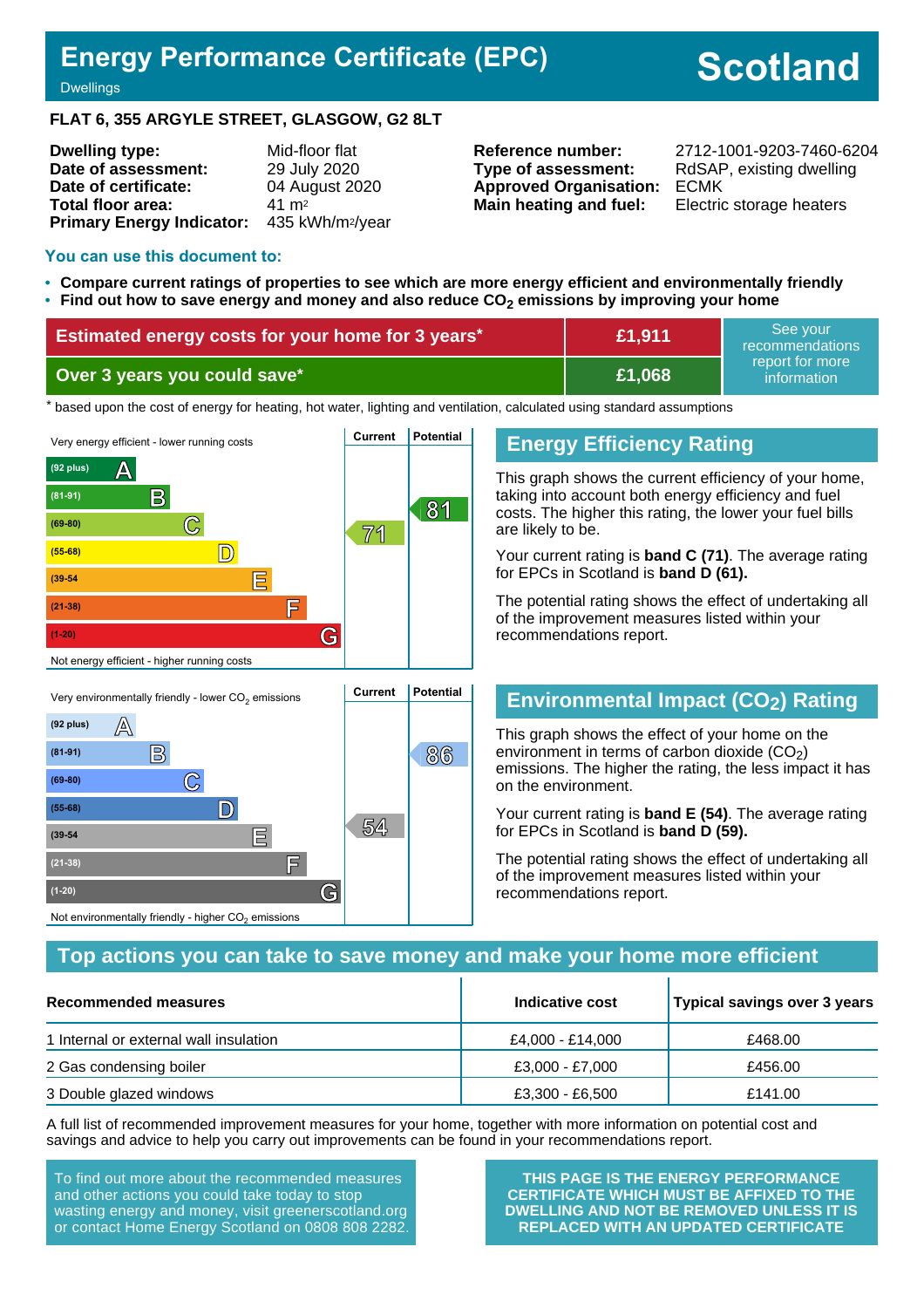### **Summary of the energy performance related features of this home**

This table sets out the results of the survey which lists the current energy-related features of this home. Each element is assessed by the national calculation methodology; 1 star = very poor (least efficient), 2 stars = poor, 3 stars = average, 4 stars = good and 5 stars = very good (most efficient). The assessment does not take into consideration the condition of an element and how well it is working. 'Assumed' means that the insulation could not be inspected and an assumption has been made in the methodology, based on age and type of construction.

| <b>Element</b>        | <b>Description</b>                                           | <b>Energy Efficiency</b> | <b>Environmental</b> |
|-----------------------|--------------------------------------------------------------|--------------------------|----------------------|
| Walls                 | Sandstone or limestone, as built, no insulation<br>(assumed) | ★★☆☆☆                    | ★★☆☆☆                |
|                       | Solid brick, as built, partial insulation (assumed)          | ★★★☆☆                    | ★★★☆☆                |
| Roof                  | (another dwelling above)                                     |                          |                      |
| Floor                 | (another dwelling below)                                     |                          |                      |
| Windows               | Single glazed                                                | ★☆☆☆☆                    | ★☆☆☆☆                |
| Main heating          | Electric storage heaters                                     | ★★★☆☆                    | ★☆☆☆☆                |
| Main heating controls | Manual charge control                                        | ★★☆☆☆                    | ★★☆☆☆                |
| Secondary heating     | Portable electric heaters (assumed)                          |                          |                      |
| Hot water             | Electric immersion, off-peak                                 | ★★★☆☆                    | ★★☆☆☆                |
| Lighting              | Low energy lighting in all fixed outlets                     | *****                    | *****                |

### **The energy efficiency rating of your home**

Your Energy Efficiency Rating is calculated using the standard UK methodology, RdSAP. This calculates energy used for heating, hot water, lighting and ventilation and then applies fuel costs to that energy use to give an overall rating for your home. The rating is given on a scale of 1 to 100. Other than the cost of fuel for electrical appliances and for cooking, a building with a rating of 100 would cost almost nothing to run.

As we all use our homes in different ways, the energy rating is calculated using standard occupancy assumptions which may be different from the way you use it. The rating also uses national weather information to allow comparison between buildings in different parts of Scotland. However, to make information more relevant to your home, local weather data is used to calculate your energy use,  $CO<sub>2</sub>$  emissions, running costs and the savings possible from making improvements.

### **The impact of your home on the environment**

One of the biggest contributors to global warming is carbon dioxide. The energy we use for heating, lighting and power in our homes produces over a quarter of the UK's carbon dioxide emissions. Different fuels produce different amounts of carbon dioxide for every kilowatt hour (kWh) of energy used. The Environmental Impact Rating of your home is calculated by applying these 'carbon factors' for the fuels you use to your overall energy use.

The calculated emissions for your home are 73 kg  $CO<sub>2</sub>/m<sup>2</sup>/yr$ .

The average Scottish household produces about 6 tonnes of carbon dioxide every year. Based on this assessment, heating and lighting this home currently produces approximately 3 tonnes of carbon dioxide every year. Adopting recommendations in this report can reduce emissions and protect the environment. If you were to install all of these recommendations this could reduce emissions by 2.1 tonnes per year. You could reduce emissions even more by switching to renewable energy sources.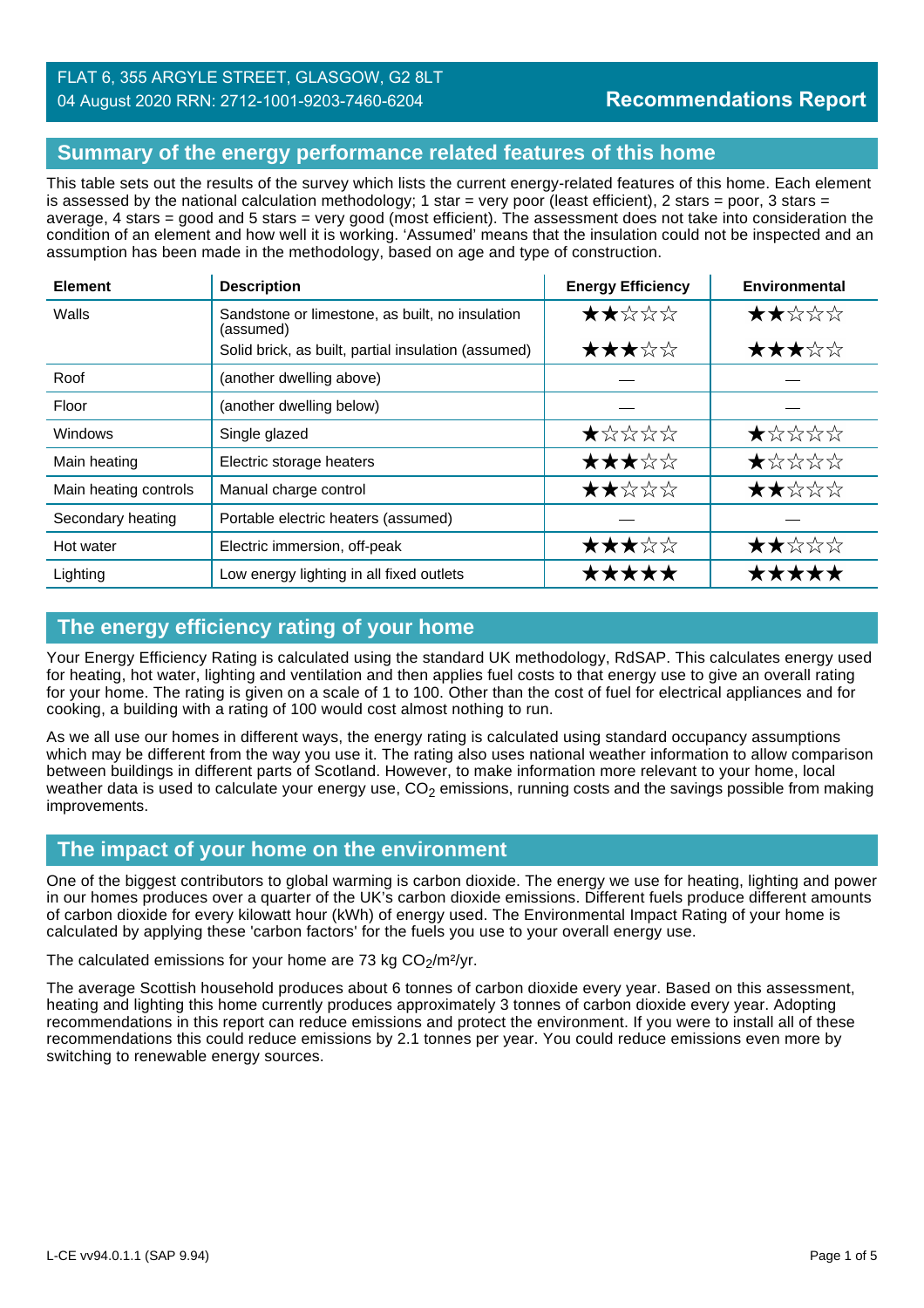#### FLAT 6, 355 ARGYLE STREET, GLASGOW, G2 8LT 04 August 2020 RRN: 2712-1001-9203-7460-6204

### **Estimated energy costs for this home**

| Editional and all and the contract of the second second the second second the second second second second second second second second second second second second second second second second second second second second seco |                             |                               |                                 |  |
|--------------------------------------------------------------------------------------------------------------------------------------------------------------------------------------------------------------------------------|-----------------------------|-------------------------------|---------------------------------|--|
|                                                                                                                                                                                                                                | <b>Current energy costs</b> | <b>Potential energy costs</b> | <b>Potential future savings</b> |  |
| <b>Heating</b>                                                                                                                                                                                                                 | £1,320 over 3 years         | £444 over 3 years             |                                 |  |
| <b>Hot water</b>                                                                                                                                                                                                               | £468 over 3 years           | £288 over 3 years             | <b>You could</b>                |  |
| Lighting                                                                                                                                                                                                                       | £123 over 3 years           | £111 over 3 years             | save £1,068                     |  |
|                                                                                                                                                                                                                                | Totals £1,911               | £843                          | over 3 years                    |  |

These figures show how much the average household would spend in this property for heating, lighting and hot water. This excludes energy use for running appliances such as TVs, computers and cookers, and the benefits of any electricity generated by this home (for example, from photovoltaic panels). The potential savings in energy costs show the effect of undertaking all of the recommended measures listed below.

#### **Recommendations for improvement**

The measures below will improve the energy and environmental performance of this dwelling. The performance ratings after improvements listed below are cumulative; that is, they assume the improvements have been installed in the order that they appear in the table. Further information about the recommended measures and other simple actions to take today to save money is available from the Home Energy Scotland hotline which can be contacted on 0808 808 2282. Before carrying out work, make sure that the appropriate permissions are obtained, where necessary. This may include permission from a landlord (if you are a tenant) or the need to get a Building Warrant for certain types of work.

| <b>Recommended measures</b> |                                                                    |                        | <b>Typical saving</b> | <b>Rating after improvement</b> |                    |
|-----------------------------|--------------------------------------------------------------------|------------------------|-----------------------|---------------------------------|--------------------|
|                             |                                                                    | <b>Indicative cost</b> | per year              | <b>Energy</b>                   | <b>Environment</b> |
|                             | Internal or external wall insulation                               | £4,000 - £14,000       | £156                  | $C$ 77                          | D 65               |
| 2                           | Change heating to gas condensing boiler                            | £3,000 - £7,000        | £152                  | $C$ 78                          | <b>B</b> 82        |
| 3                           | Replace single glazed windows with low-<br>E double glazed windows | £3,300 - £6,500        | £47                   | <b>B</b> 81                     | <b>B 86</b>        |

#### **Alternative measures**

There are alternative improvement measures which you could also consider for your home. It would be advisable to seek further advice and illustration of the benefits and costs of such measures.

- Biomass boiler (Exempted Appliance if in Smoke Control Area)
- Air or ground source heat pump
- Micro CHP

### **Choosing the right improvement package**

For free and impartial advice on choosing suitable measures for your property, contact the Home Energy Scotland hotline on 0808 808 2282 or go to www.greenerscotland.org.

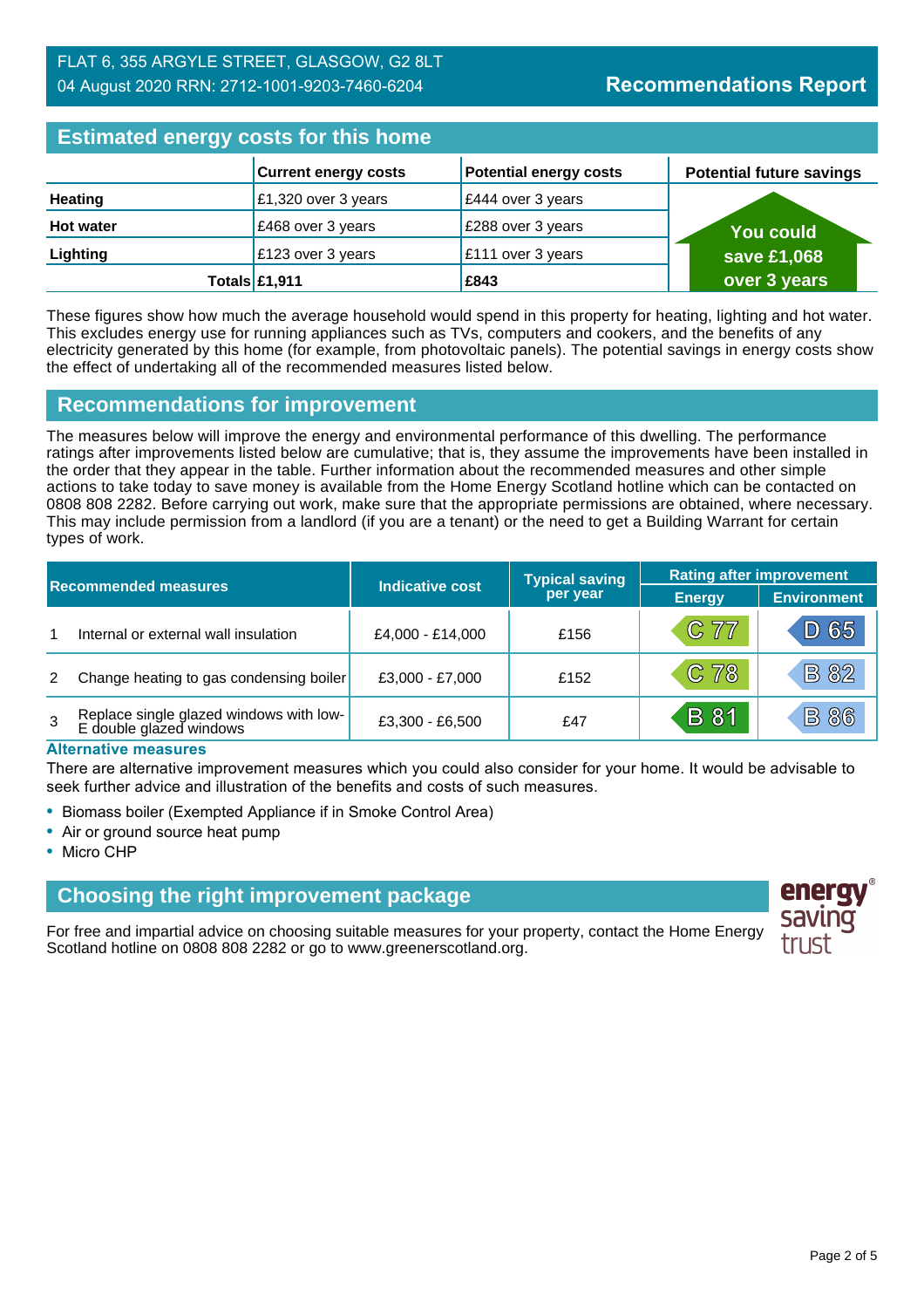### **About the recommended measures to improve your home's performance rating**

This section offers additional information and advice on the recommended improvement measures for your home

#### **1 Internal or external wall insulation**

Internal or external wall insulation involves adding a layer of insulation to either the inside or the outside surface of the external walls, which reduces heat loss and lowers fuel bills. As it is more expensive than cavity wall insulation it is only recommended for walls without a cavity, or where for technical reasons a cavity cannot be filled. Internal insulation, known as dry-lining, is where a layer of insulation is fixed to the inside surface of external walls; this type of insulation is best applied when rooms require redecorating. External solid wall insulation is the application of an insulant and a weather-protective finish to the outside of the wall. This may improve the look of the home, particularly where existing brickwork or rendering is poor, and will provide longlasting weather protection. Further information can be obtained from the National Insulation Association (www.nationalinsulationassociation.org.uk). It should be noted that a building warrant is required for the installation of external wall insulation. Planning permission may also be required and that building regulations apply to external insulation so it is best to check with your local authority on both issues.

#### **2 Gas condensing boiler**

Changing the heating to use a mains gas boiler that provides both space and water heating will save money, as mains gas is currently cheaper than the fuel being used at present. A condensing boiler is capable of much higher efficiencies than other types of boiler, meaning it will burn less fuel to heat the property, but there may be exceptional circumstances making this impractical. Condensing boilers need a drain for the condensate which limits their location; remember this when considering remodelling the room containing the existing boiler even if the latter is to be retained for the time being (for example a kitchen makeover). This improvement is most appropriate when the existing heating system needs repair or replacement. Building regulations generally apply to this work and a building warrant may be required, so it is best to check with your local authority building standards department and seek advice from a qualified heating engineer. It is also recommended to change the electricity tariff to standard tariff when off-peak is no longer used for heating.

#### **3 Double glazed windows**

Double glazing is the term given to a system where two panes of glass are made up into a sealed unit. Replacing existing single-glazed windows with double-glazed windows will improve comfort in the home by reducing draughts and cold spots near windows. Double-glazed windows may also reduce noise, improve security and combat problems with condensation. Building regulations apply to this work and planning permission may also be required, so it is best to check with your local authority on what standards need to be met. A building warrant is not required if the windows comply with the current requirements.

#### **Low and zero carbon energy sources**

Low and zero carbon (LZC) energy sources are sources of energy that release either very little or no carbon dioxide into the atmosphere when they are used. Installing these sources may help reduce energy bills as well as cutting carbon.

**LZC energy sources present:** There are none provided for this home

#### **Your home's heat demand**

You could receive Renewable Heat Incentive (RHI) payments and help reduce carbon emissions by replacing your existing heating system with one that generates renewable heat and, where appropriate, having your loft insulated and cavity walls filled. The estimated energy required for space and water heating will form the basis of the payments. For more information go to www.energysavingtrust.org.uk/scotland/rhi.

| <b>Heat demand</b>           | <b>Existing dwelling</b> | Impact of loft<br>insulation | Impact of cavity<br>wall insulation | Impact of solid wall<br>insulation |
|------------------------------|--------------------------|------------------------------|-------------------------------------|------------------------------------|
| Space heating (kWh per year) | 4.123                    | N/A                          | N/A                                 | (1.457)                            |
| Water heating (kWh per year) | .508                     |                              |                                     |                                    |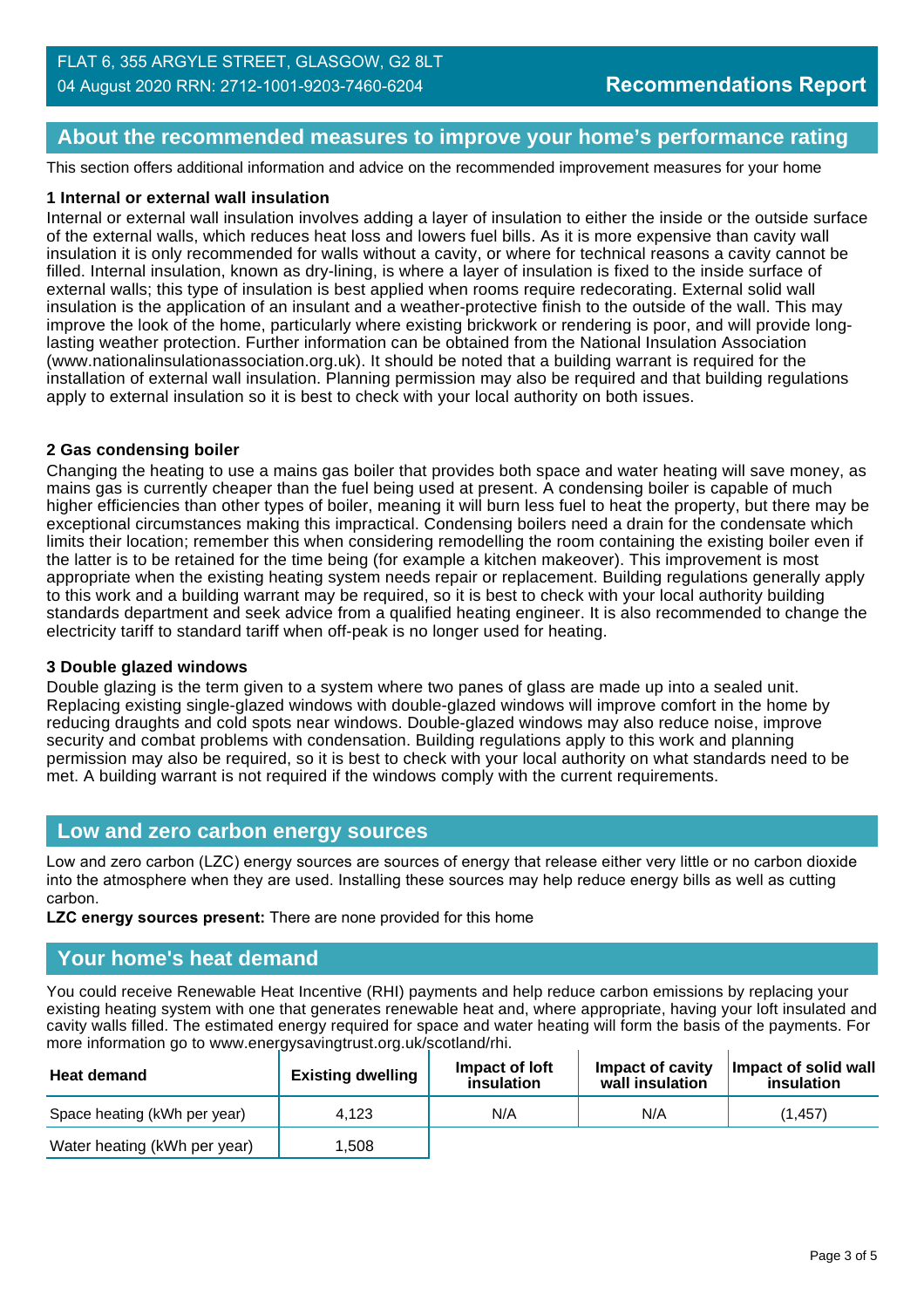#### FLAT 6, 355 ARGYLE STREET, GLASGOW, G2 8LT 04 August 2020 RRN: 2712-1001-9203-7460-6204

### **About this document**

This Recommendations Report and the accompanying Energy Performance Certificate are valid for a maximum of ten years. These documents cease to be valid where superseded by a more recent assessment of the same building carried out by a member of an Approved Organisation.

The Energy Performance Certificate and this Recommendations Report for this building were produced following an energy assessment undertaken by an assessor accredited by ECMK (www.ecmk.co.uk), an Approved Organisation Appointed by Scottish Ministers. The certificate has been produced under the Energy Performance of Buildings (Scotland) Regulations 2008 from data lodged to the Scottish EPC register. You can verify the validity of this document by visiting www.scottishepcregister.org.uk and entering the report reference number (RRN) printed at the top of this page.

| Assessor's name:                                          | Charlie McFadden                               |
|-----------------------------------------------------------|------------------------------------------------|
| Assessor membership number:<br>Company name/trading name: | ECMK303255<br>Nexus Energy Solutions Ltd (new) |
| Address:                                                  | 14                                             |
|                                                           | DORMANSIDE PLACE                               |
|                                                           | <b>GLASGOW</b>                                 |
|                                                           | G53 5PT                                        |
| Phone number:                                             | 01413452180                                    |
| Email address:                                            | c.mcfadden@nexusenergysolutions.co.uk          |
| Related party disclosure:                                 | No related party                               |

If you have any concerns regarding the content of this report or the service provided by your assessor you should in the first instance raise these matters with your assessor and with the Approved Organisation to which they belong. All Approved Organisations are required to publish their complaints and disciplinary procedures and details can be found online at the web address given above.

#### **Use of this energy performance information**

Once lodged by your EPC assessor, this Energy Performance Certificate and Recommendations Report are available to view online at www.scottishepcregister.org.uk, with the facility to search for any single record by entering the property address. This gives everyone access to any current, valid EPC except where a property has a Green Deal Plan, in which case the report reference number (RRN) must first be provided. The energy performance data in these documents, together with other building information gathered during the assessment is held on the Scottish EPC Register and is available to authorised recipients, including organisations delivering energy efficiency and carbon reduction initiatives on behalf of the Scottish and UK governments. A range of data from all assessments undertaken in Scotland is also published periodically by the Scottish Government. Further information on these matters and on Energy Performance Certificates in general, can be found at www.gov.scot/epc.